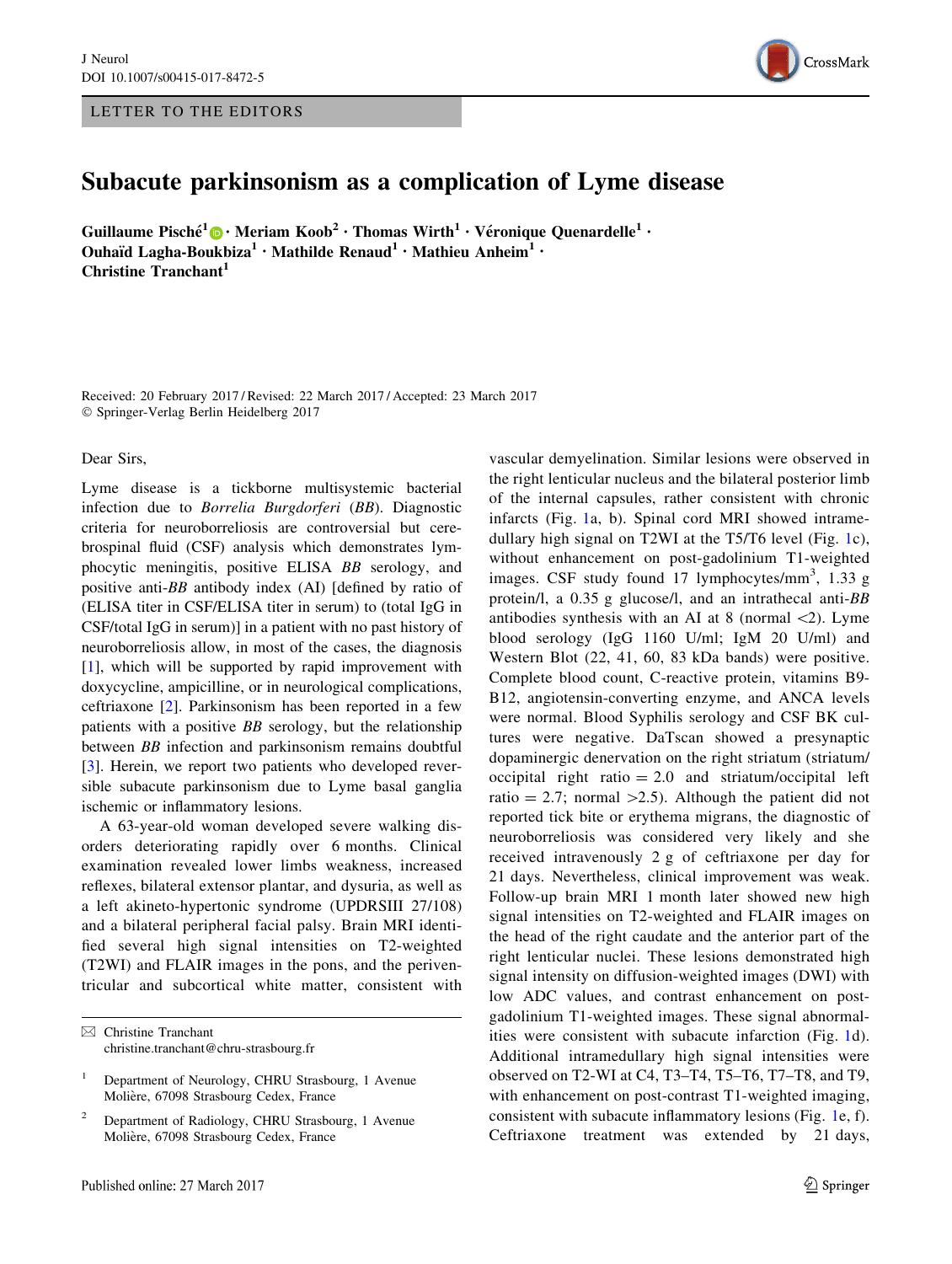<span id="page-1-0"></span>

Fig. 1 Case 1 MRI at presenting symptoms (a, b, c). Brain MRI-Axial Flair images: high signal intensities in the bilateral posterior limb of the internal capsules (a) and in the right lenticular nucleus (b), consistent with chronic infarcts. c Spinal cord MRI- Sagittal T2 weighted image-Intramedullary high signal on T2WI at the T5/T6 level, without enhancement on post-gadolinium T1-weighted images (not shown). Follow-up MRI 1 month later (d, e, f). d Axial diffusionweighted images (DWI): high signal intensities in the head of the right caudate and the anterior part of the right lenticular nuclei with low ADC values and contrast enhancement on post-gadolinium T1 weighted images (not shown), consistent with subacute infarctions. e Sagittal T2WI image: additional intramedullary high signal intensities at C4, T3–T4, T5–T6, T7–T8, and T9, with enhancement on post-contrast T1-weighted imaging (f), consistent with subacute inflammatory lesions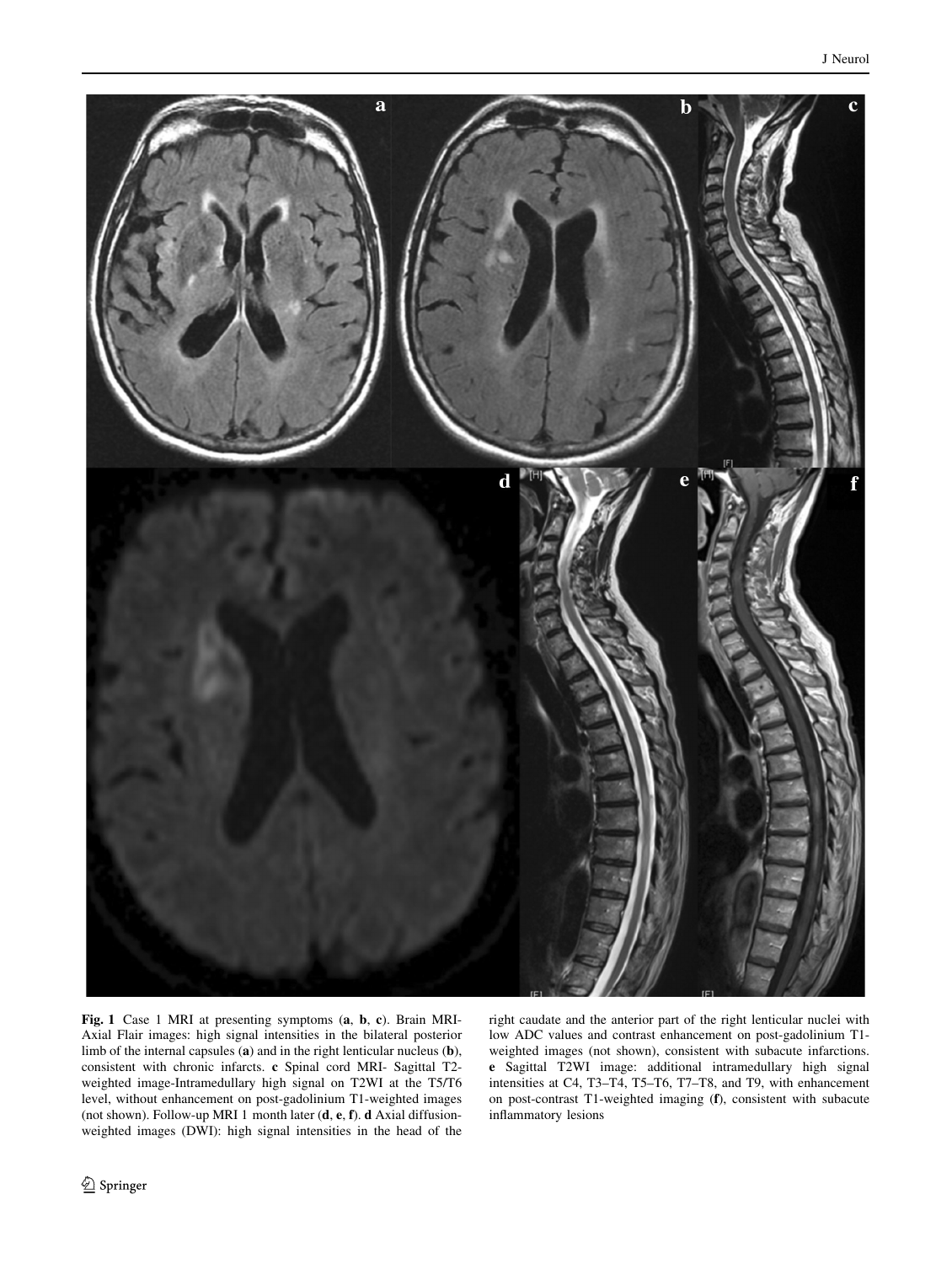combined with 3 months of corticosteroid therapy (60 mg/day). Ldopa/carbidopa (300 mg/day) improved parkinsonism. Gait disturbance slowly improved, while facial palsies disappeared. Two months after the end of the treatment, UPDRSIII was 8/108, and brain and spinal cord follow-up MRI showed chronic brain infarcts on the right lenticular and caudate nuclei, unchanged focal supratentorial white matter and pontine lesions, and the complete resolution of the previously seen spinal cord signal intensity lesions.

A 55-year-old patient with a history of chronic neck pain developed over 2 months, a progressive marked asthenia. Due to a sudden dysarthria, he was hospitalized in the stroke unit. Clinical examination revealed a dysarthria which disappeared in less than 1 h, a left upper limb cerebellar ataxia and a bilateral asymmetric mild akinetohypertonic parkinsonism (left predominant, UPDRSIII 9/108). Brain MRI showed a high signal intensity lesion on DWI with low ADC value in the right posterolateral thalamus, suggestive of an acute infarct (Fig. [2](#page-3-0)a). High signal intensity lesions were observed on T2WI and FLAIR in the centrum semi-ovale, the frontal and parietal white matter, the thalami, the bilateral posterior limb of the internal capsules, the cerebral peduncles (in particular in the left substantia nigra), the pons, and the left upper and middle cerebellar peduncles, consistent with chronic vascular lesions (Fig. [2](#page-3-0)b, c). MR angiography demonstrated a mild narrowing of the distal M1 segment of the right middle cerebral artery (Fig. [2](#page-3-0)d). CSF study found 100 lymphocytes/mm<sup>3</sup>, protein level at 1.72 g/l, glucose level at 0.44 g/l, and an intrathecal anti- $BB$  antibodies synthesis with an AI at 17 (normal  $\langle 2 \rangle$ ). Lyme blood Western Blot (22, 41, 60, 66, 75, and 83 kDa bands) was positive. DaTscan demonstrated bilateral presynaptic dopamine denervation (striatum/occipital right ratio  $= 2.8$  and striatum/occipital left ratio = 2.8; normal  $>3.0$ ). Cardiovascular assessment (cardiac echography, carotid ultrasound imaging, and cardiac Holter monitoring) was normal and no risk factor was detected. The diagnosis of neuroborreliosis was suggested, and a 21 day treatment with 2 g per days of ceftriaxone was executed. Improvement occurred in a few days, and no dopaminergic treatment was required. Eight months later, neurological examination was normal with UPDRSIII 4/108. Follow-up brain MRI 4 months later showed the complete disappearance of the previously described signal abnormalities in the pons, the mesencephalon, the posterior limb of the internal capsule, and the thalami, with only remaining small T2WI-FLAIR hyperintensities in the supratentorial white matter and in the

right posterior thalamus, consistent with chronic infarcts (Fig. [2e](#page-3-0), f, g).

The two patients reported here, who developed subacute parkinsonism, fulfilled the diagnostic criteria for neuroborreliosis: no past history of neuroborreliosis, positive anti-BB antibody index, favorable outcome of neurological signs after specific antibiotic treatment, and absence of other diagnosis. In both cases, DaTscan demonstrated a presynaptic dopaminergic denervation which has been associated with striatal ischemic lesions due to Lyme probable vasculitis.

Acute or subacute cases of vascular parkinsonism due to focal ischemic lesion in basal ganglia are reported [\[4–7\]](#page-4-0), and stroke is a rare complication of Lyme disease [\[1,](#page-4-0) [2\]](#page-4-0). Especially, in endemic region for BB, it should be searched in case of successive strokes with short intervals in several cerebral arterial territories, and/or in case of associated headache, recent cognitive impairment, or like in our cases, peripheral nerves or medullar involvement, typically in patients without any vascular risk factors [\[8\]](#page-4-0). Brain MRI may demonstrate ischemic or hemorrhagic non specific stroke injuries, while the involvement of various arterial territories, the presence of arterial caliber abnormalities, and of contrast enhancement of the arterial wall suggest vasculitis. Cerebral vasculitis can be isolated or associated with parenchymal lesions, and MRI can show, as in our cases, non-ischemic T2WI hyperintensities in the cerebral white matter and the spinal cord, with, in some cases, enhancement on post-contrast T1-weighted imaging. Similar MRI lesions can be found in other inflammatory, infectious, drug induced, or paraneoplastic vasculitis [\[9\]](#page-4-0), and CSF analysis which demonstrates that a lymphocytic meningitis with a positive anti-BB antibodies index is essential to assess neuroborreliosis. As in our two cases, tick borne and/or erythema migrans can have been unnoticed.

Specific antibiotic treatment with ceftriaxone (2 g a day for 21 days) usually allows partial or complete regression of all symptoms. However, in some cases, as in case 1, where clinical or MRI signs were still worsening a few days after ceftriaxone treatment onset, corticosteroid have been associated to decrease the inflammatory mechanism [\[10](#page-4-0), [11\]](#page-4-0). Due to the good clinical evolution and although MRI brain basal ganglia abnormalities remained, DaTscan was not controlled in our cases.

These two cases demonstrate that an acute or subacute parkinsonism may be a complication of Lyme disease. In front of an acute or subacute parkinsonism, especially in endemic region, neuroborreliosis should be discussed in case of associated headache, multisystemic neurological signs, or MRI basal ganglia vasculitis or inflammatory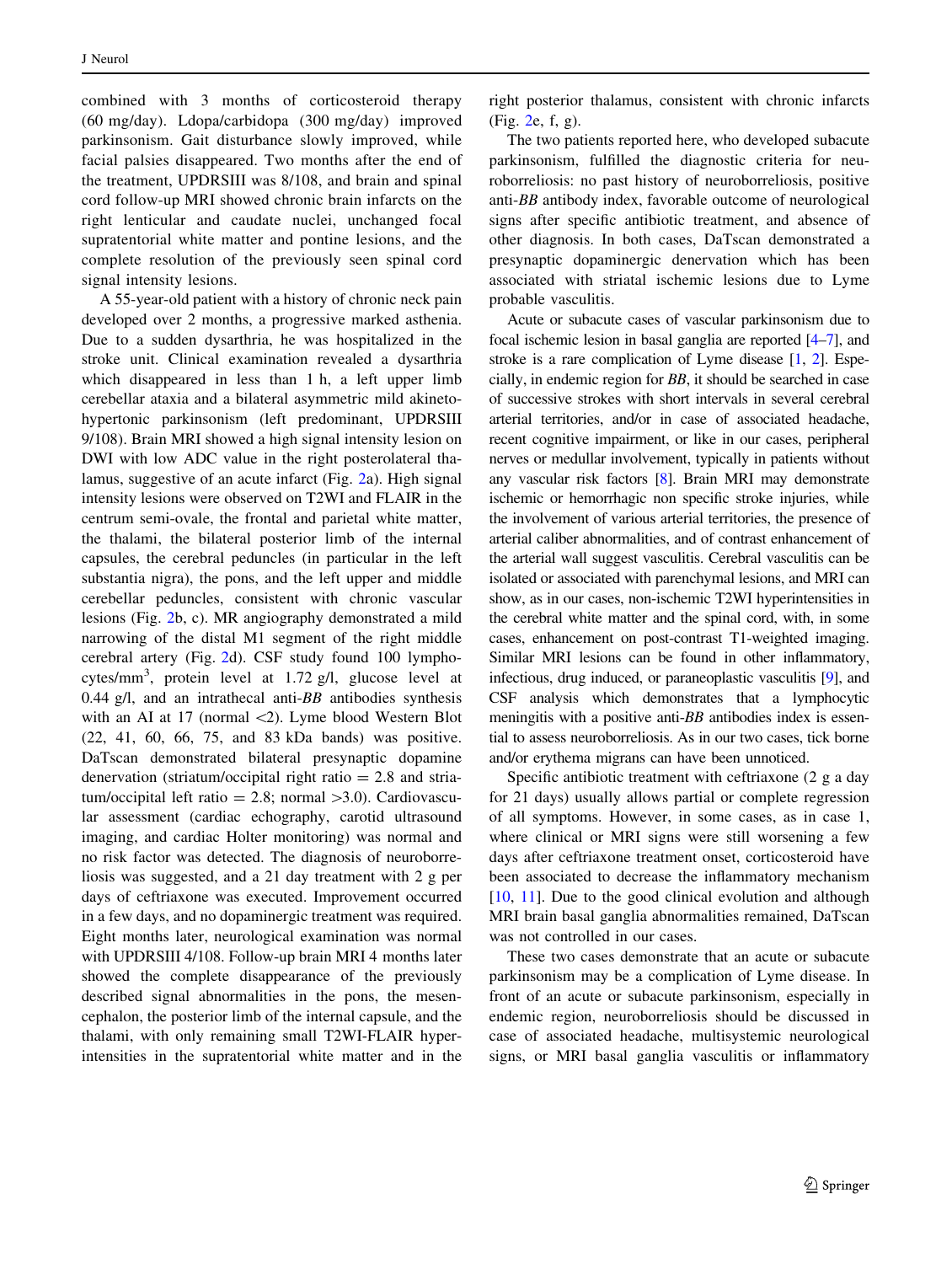<span id="page-3-0"></span>

Fig. 2 Case 2 Initial brain MRI (a, b, c). a Axial diffusion-weighted image: high signal intensity lesion on DWI with low ADC value (not shown) in the right posterolateral thalamus, suggestive of an acute infarct. b, c Axial Flair images: high signal intensity lesions in the thalami, the bilateral posterior limb of the internal capsules (b), the cerebral peduncles (in particular in the left substantia nigra) (c), consistent with chronic vascular lesions. d MR angiography, coronal view: mild narrowing of the distal M1 segment of the right middle cerebral artery. Follow-up 4 month later-Brain MRI, axial FLAIR images (e, f, g). e, f Complete disappearance of the previous signal abnormalities in the mesencephalon (a), the posterior limb of the internal capsule and the thalami. g Remaining small hyperintensities in the right posterior thalamus, consistent with chronic infarcts. High signal intensities in the left thalamus represent cerebrospinal fluid flow artifacts